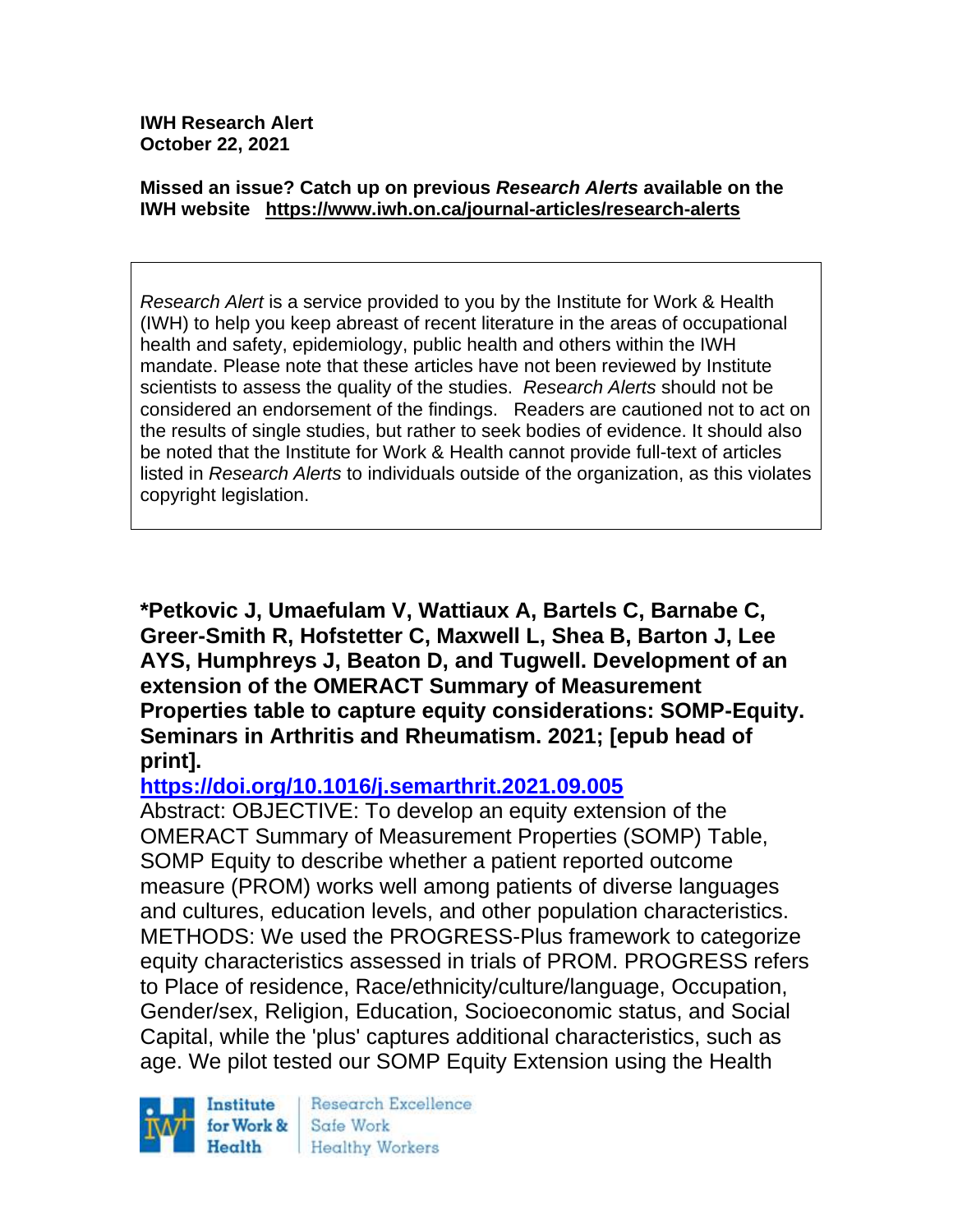Assessment Questionnaire (HAQ) as a prototypical PROM. RESULTS: The SOMP Equity Extension retains the same columns as the original OMERACT SOMP (domain match, feasibility, construct validity, test-retest reliability, longitudinal construct validity, clinical trial discrimination, thresholds of meaning) but uses the PROGRESS-Plus characteristics as rows. We found several examples of studies of the HAQ which had assessed one or more PROGRESS-Plus characteristics. CONCLUSIONS: The most commonly reported equity considerations were related to language. OMERACT Equity virtual meeting participants were polled and they indicated that the SOMP Equity Extension is useful for highlighting and tracking equity considerations for OMERACT Core Outcome Measurement **Instruments** 

**\*Shahidi FV, Smith PM, Oudyk J, and Gignac MAM. Longitudinal reciprocal relationships between the psychosocial work environment and burnout. Journal of Occupational and Environmental Medicine. 2021; [epub head of print]. <https://doi.org/10.1097/JOM.0000000000002396>** 

**\*Smith PM and Oudyk J. Assessing the psychometric properties of the Guarding Minds @ Work questionnaire recommended in the Canadian Standard for Psychological Health and Safety in the Workplace. Quality & Quantity. 2021; [epub head of print]. <https://doi.org/10.1007/s11135-021-01269-6> [open access]** Abstract: This study examines the item and dimension distribution and factorial reliability and validity of the GM@W questionnaire for assessing the 13 dimensions of the work environment outlined in The Canadian National Standard for Psychological Health and Safety in the Workplace (The Standard). Methods An internet survey of 1,006 Ontario workers was conducted between February 10th and March 5th, 2020. Respondents had to be employed in a workplace with five or more employees. The survey included the 65 items from the GM@W questionnaire, and questions to assess sociodemographic characteristics and employment arrangements. Analyses examined the distribution of scores for items and for overall dimensions. A confirmatory factor analysis (CFA) examined the relationship between the 13 proposed dimensions and each of the 65 questions, using only respondents with complete information  $(N = 900)$ . Results Low levels

Institute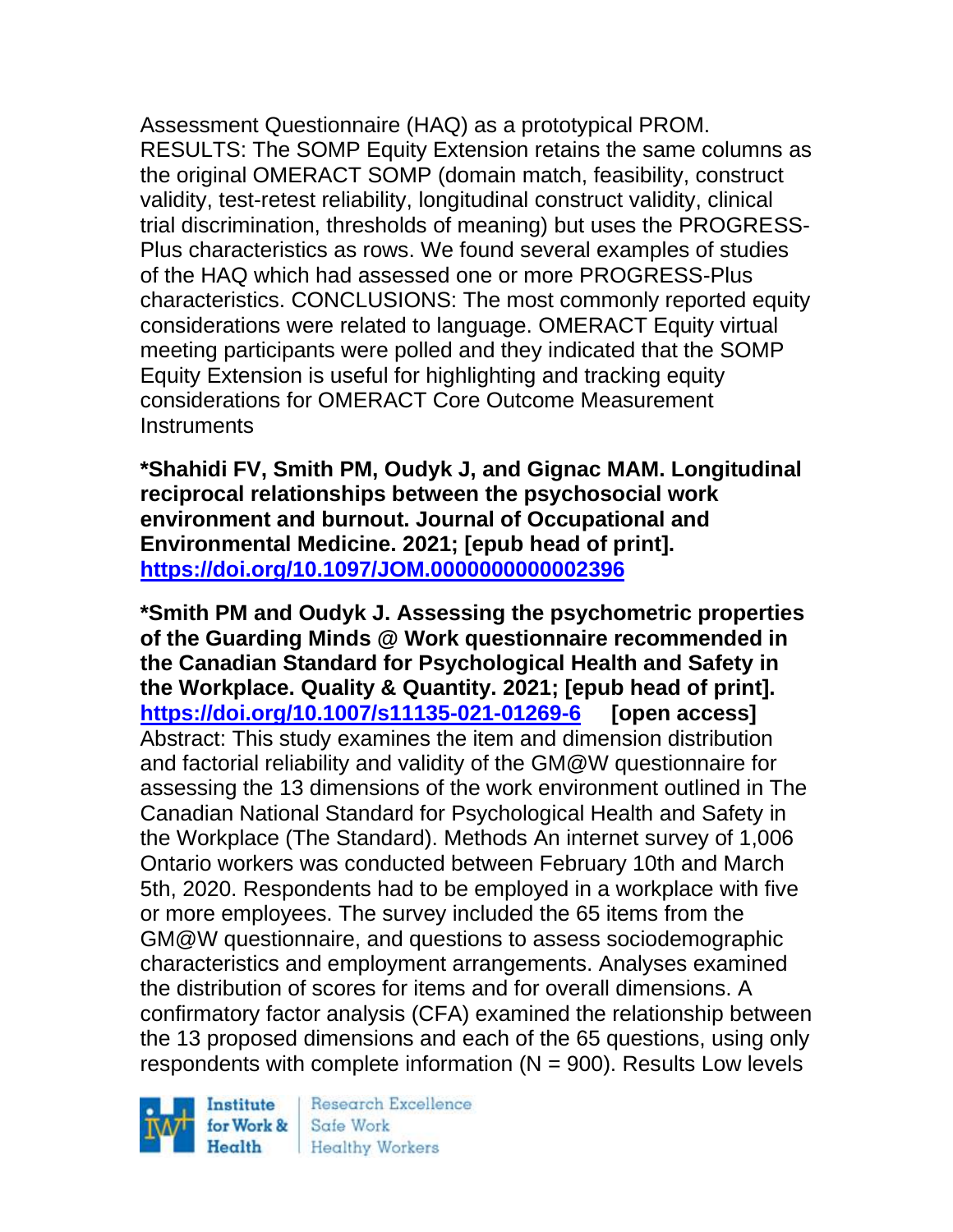of missing responses were observed, although 14 of the 65 items had potential ceiling effects. CFA analyses demonstrated poor fit for the conceptual model linking the 13 dimensions of The Standard to the 65-items. High correlations between dimensions were also noted. The GM@W questionnaire displayed poor discriminant in measuring the specific dimensions proposed in The Standard. Conclusions Our results suggest the GM@W survey is unable to isolate the proposed dimensions of the psychosocial work environment as outlined in The Standard. These limitations are important, as workplaces using the GM@W survey will not be able to identify dimensions of the work environment which require attention or assess changes in particular dimensions over time.

#### **Alhainen M, Harma M, Pentti J, Ervasti JM, Kivimaki M, Vahtera J, et al. Sleep duration and sleep difficulties as predictors of occupational injuries: a cohort study. Occupational and Environmental Medicine. 2021; [epub head of print]. <https://doi.org/10.1136/oemed-2021-107516>**

Abstract: Study objectives: To examine the association between sleep duration and sleep difficulties with different types and causes of workplace and commuting injuries. Methods: The data were derived from the Finnish Public Sector study including 89.543 participants (178.309 person-observations). Participants reported their sleep duration and sleep difficulties between 2000 and 2012. These were linked to occupational injury records from the national register maintained by the Federation of Accident Insurance Institutions. Risk of injuries was followed up 1 year after each study wave. Logistic regression analysis with generalised estimating equations (GEEs) was used to examine the association between sleep duration/difficulties and risk of injuries, and multinomial logistic regression with GEE was used to examine the association with injury types and causes. Results: Both sleep duration and difficulties were associated with injuries. Employees with short sleep (=6.5 hours) had 1.07-fold odds of workplace injuries (95% CI 1.00 to 1.14) and 1.14 times higher odds of commuting injuries (95% CI 1.04 to 1.26) compared with employees with normal sleep duration. For employees with disturbed sleep, the corresponding ORs were 1.09-fold (95% CI 1.02 to 1.17) and 1.14-fold (95% CI 1.04 to 1.26) compared with those without sleep difficulties, respectively. The risk of commuting

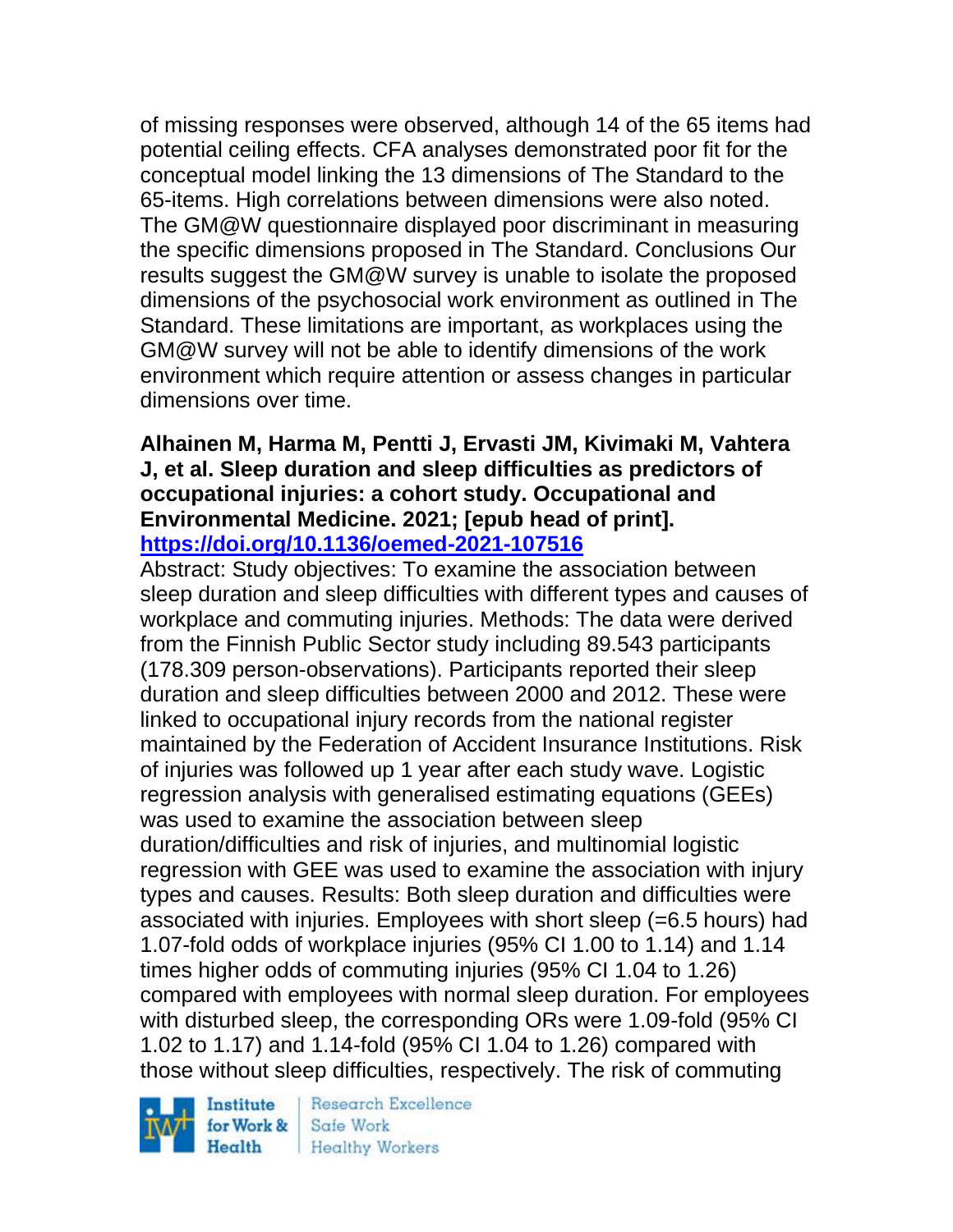injuries was higher among those who had difficulty in falling asleep (OR 1.29, 95% CI 1.07 to 1.55), woke up too early (OR 1.11, 95% CI 1.00 to 1.23) or had non-restorative sleep (OR 1.18, 95% CI 1.05 to 1.33). Conclusions: Short sleep duration and sleep difficulties are associated with slightly increased risk of workplace and commuting injuries.

### **Azevedo LM, Chiavegato LD, Carvalho CRF, Braz JR, Nunes Cabral CM, and Padula RS. Are blue-collar workers more physically active than white-collar at work? Archives of Environmental & Occupational Health. 2021; 76(6):338-347. <https://doi.org/10.1080/19338244.2020.1835796>**

Abstract: This study evaluates the physical activity level at work and leisure time of white-collar and two groups of blue-collar workers from the latex glove industry and the association of physical activity level and musculoskeletal complains and work ability. The workers' sociodemographic and behavioral health characteristics, work ability index, musculoskeletal complains, total step count and caloric expenditure for three consecutive days, were assessed. The bluecollar workers that move most from the workstation (longD) were more physically active at work compared to white-collar and bluecollar that moved close the workstation (shortD). But in leisure-time the result is reversed, white-collar and blue-collar groups were significantly more active. There was no association between physical activity level and musculoskeletal pain intensity and work ability. All the groups of workers exhibited satisfactory physical activity levels, but only blue-collar (longD) were more physically active (10,000 steps per day)

**Barello S, Caruso R, Palamenghi L, Nania T, Dellafiore F, Bonetti L, et al. Factors associated with emotional exhaustion in healthcare professionals involved in the COVID-19 pandemic: an application of the job demands-resources model. International Archives of Occupational & Environmental Health. 2021; 94(8):1751-1761.** 

**<https://doi.org/10.1007/s00420-021-01669-z> [open access]** Abstract: Purpose: The purpose of the present cross-sectional study is to investigate the role of perceived COVID-19-related organizational demands and threats in predicting emotional

Institute  $Heath$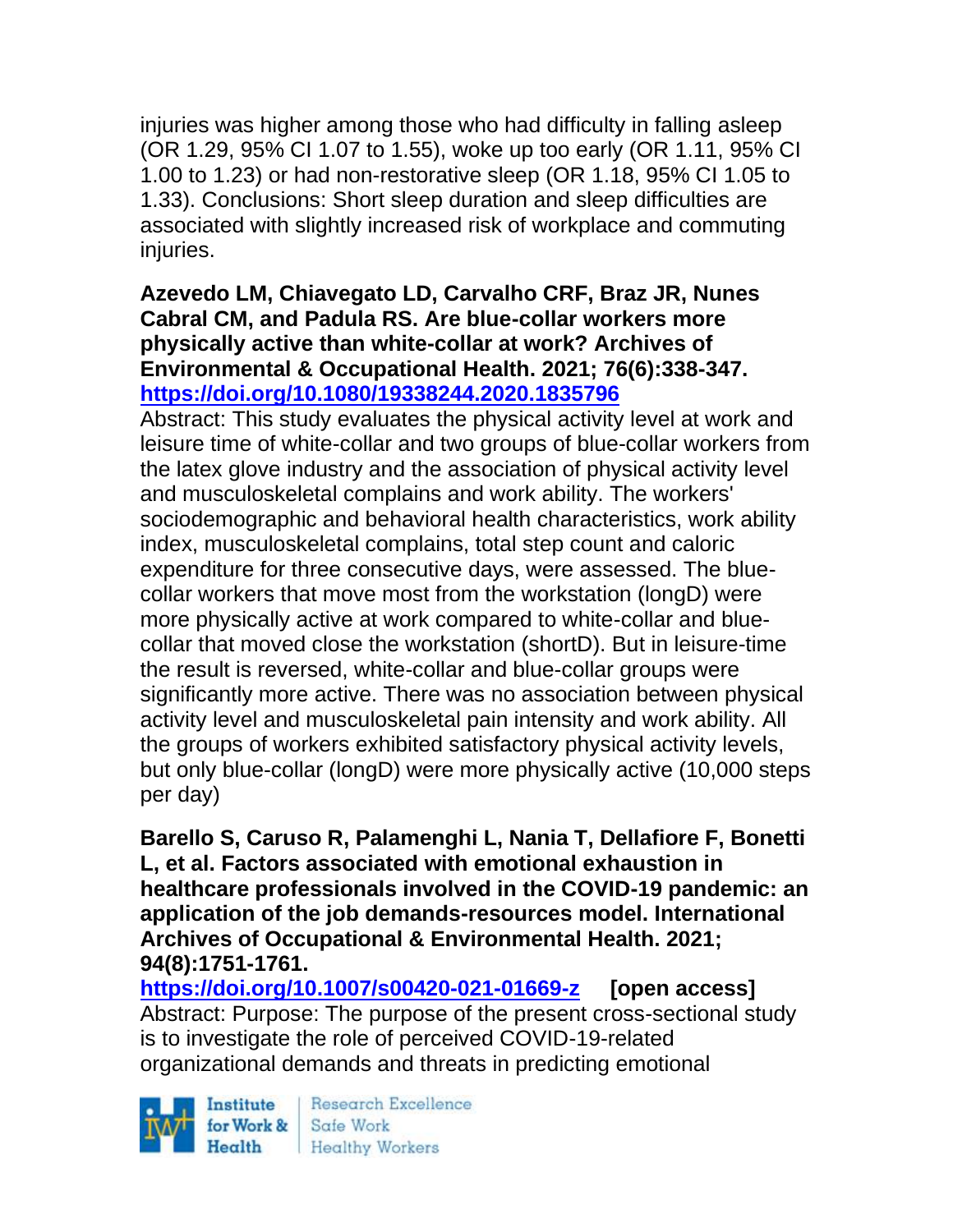exhaustion, and the role of organizational support in reducing the negative influence of perceived COVID-19 work-related stressors on burnout. Moreover, the present study aims to add to the understanding of the role of personal resources in the Job Demands-Resources model (JD-R) by examining whether personal resourcessuch as the professionals' orientation towards patient engagementmay also strengthen the impact of job resources and mitigate the impact of job demands. Methods: This cross-sectional study involved 532 healthcare professionals working during the COVID-19 pandemic in Italy. It adopted the Job-Demands-Resource Model to study the determinants of professional's burnout. An integrative model describing how increasing job demands experienced by this specific population are related to burnout and in particular to emotional exhaustion symptoms was developed. Results: The results of the logistic regression models provided strong support for the proposed model, as both Job Demands and Resources are significant predictors (OR = 2.359 and 0.563 respectively, with  $p < 0.001$ ). Moreover, healthcare professionals' orientation towards patient engagement appears as a significant moderator of this relationship, as it reduces Demands' effect  $(OR = 1.188)$  and increases Resources' effect ( $OR = 0.501$ ). Conclusions: These findings integrate previous findings on the JD-R Model and suggest the relevance of personal resources and of relational factors in affecting professionals' experience of burnout.

**Gaiser MG, Buche JL, Wayment CC, Schoebel V, Smith JE, Chapman SA, et al. A systematic review of the roles and contributions of peer providers in the behavioral health workforce. American Journal of Preventive Medicine. 2021; 61(4):e203-e210.** 

# **<https://doi.org/10.1016/j.amepre.2021.03.025>**

Abstract: CONTEXT: Peer providers with lived experiences of mental health and substance use are a growing component of the workforce responsible for the prevention and treatment of behavioral health disorders. This systematic literature review aims to better define the roles of peers and their unique contributions to behavioral health care. EVIDENCE ACQUISITION: Researchers searched MEDLINE, CINAHL Complete, PsycINFO, Cochrane Central, and Scopus databases for studies published between January 1, 2013 and April

Institute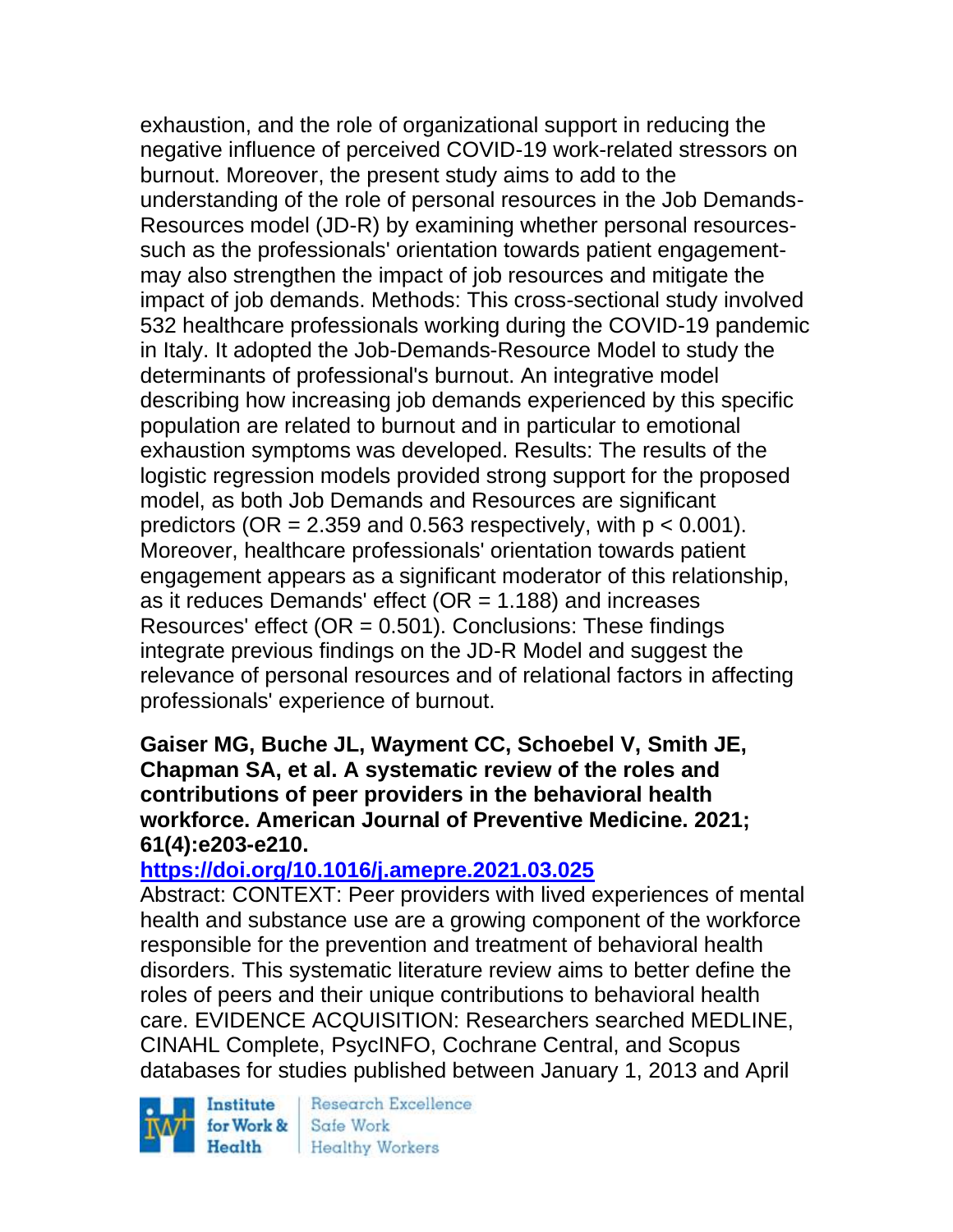3, 2020. Studies were included if they (1) were experimental or observational studies, (2) included an adult population of people with a behavioral health disorder, and (3) used paid peer providers in addition to traditional behavioral health services. Researchers extracted sample demographics, intervention characteristics, outcome data, and significant associations from studies that met inclusion criteria and assessed the trends in these data in May 2020. EVIDENCE SYNTHESIS: A total of 23 articles assessing peerprovided services were included. Peers were employed most frequently in mental healthcare roles in the Department of Veterans Affairs, hospital, and community health facilities. A total of 14 studies observed significant clinical improvements in participants' social functioning, quality of life, patient activation, and behavioral health. A majority of studies involved the supervision of peers and required peers to have completed training in service delivery.

CONCLUSIONS: Peers are effective providers of behavioral health treatment and relapse prevention services who encourage recovery through resilience building, empowerment, and self-advocacy. There remains a need for more evidence-based interventions on the efficacy of peers in substance use disorder treatment and the impact of formalized certification and training opportunities

#### **Goolsby C, Lala V, Gebner R, Dacuyan-Faucher N, Charlton N, and Schuler K. Emergency physician risk of occupational mortality: a scoping review. Journal of the American College of Emergency Physicians open. 2021; 2(5):e12554.**

**<https://doi.org/10.1002/emp2.12554> [open access]**

Abstract: BACKGROUND: Occupational hazards for emergency physicians are widely known, but the risk of work-related mortality is not clear. The COVID-19 pandemic generated new concerns about the risk of occupational mortality, particularly in the setting of inadequate personal protective equipment. The perception of increased risk generated ethical concerns regarding emergency physicians' duty to treat and employers' duty to protect their employees. We performed this scoping review to define prepandemic emergency physician occupational mortality. METHODS: We performed a scoping review of peer-reviewed publications from PubMed, EMBASE, and Cochrane databases in September 2020. RESULTS: Of the 747 unique articles identified in the 3 databases, 1

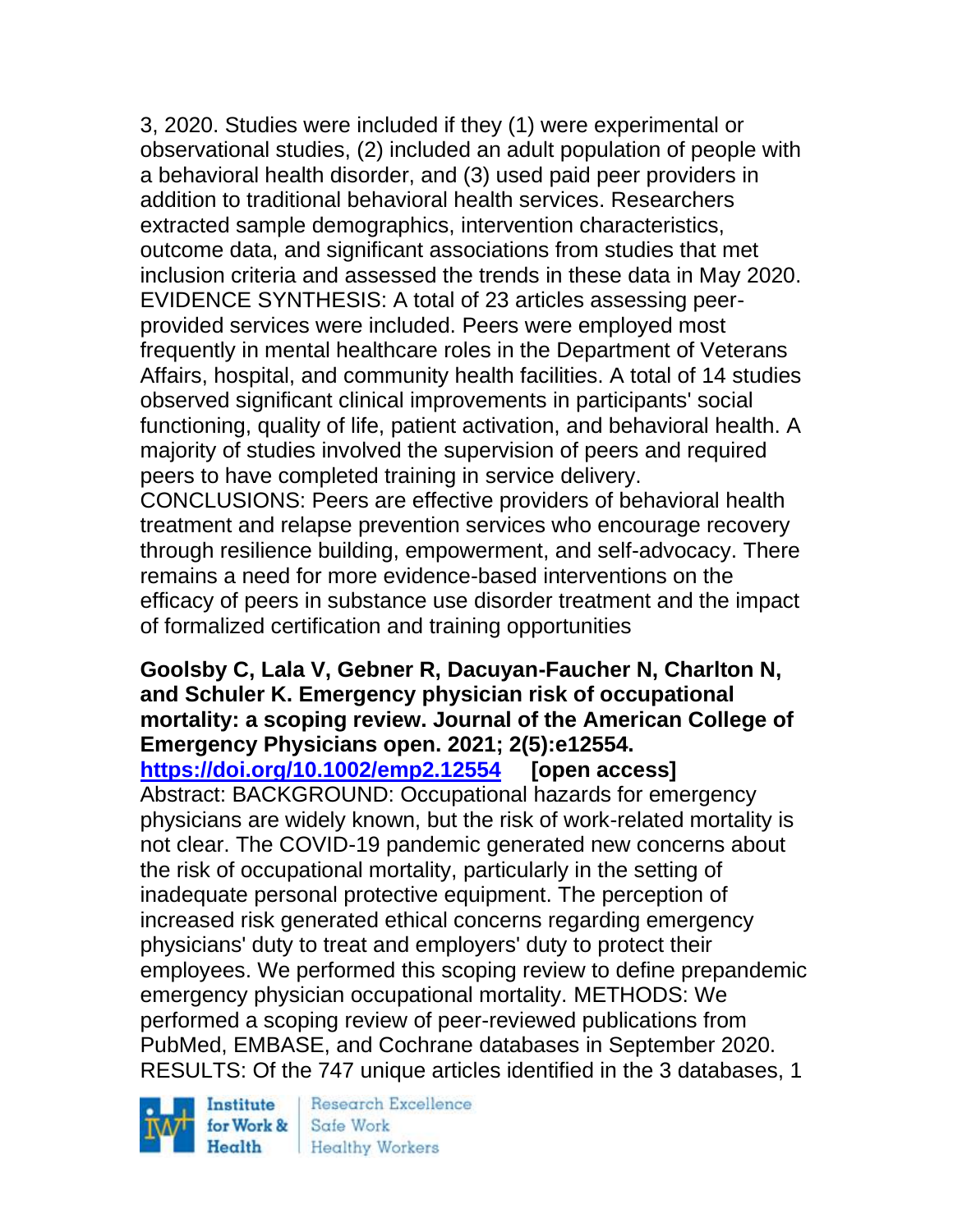article met inclusion criteria and was included in the final analysis. CONCLUSION: The baseline risk of occupational mortality for emergency physicians is not established in the scientific literature. Further study is needed to quantify risk, as this information would be useful to shape policy and ethical considerations

#### **Goss KD, Abramson N, Ioerger M, Reyes AC, and Turk MA. A systematic scoping study exploring opioid use across a variety of disability conditions. Disability and Health Journal. 2021; 14(4):101106.**

# **<https://doi.org/10.1016/j.dhjo.2021.101106>**

Abstract: BACKGROUND: Opioid use experiences among people with disability (PWD) as a group has not been clearly articulated in the current literature, despite links between pain and measures of disability. OBJECTIVE: To conduct a systematic search and scoping study examining the characteristics of current literature focused on opioid use among PWD. METHODS: Four databases were queried (i.e., Medline, PsycINFO, Embase, and CINAHL) for peer-reviewed, empirical, English-language, journal articles focused on long-term opioid use among PWD. Collected data points included: disability details (specific condition, onset of disability), opioid details (category of opioid use, and specified substance), study details, and design. RESULTS: A total of 196 articles were included, with 83.7% published since 2000 largely from the US. The majority of articles (70.4%) focused on the use of opioids as medical treatment, with fewer articles focusing on recreational opioid use or substance use disorders. The majority of included sources (73%) focused on opioid use in acquired conditions; neuropathic pain (21.9%) and attention deficit hyperactivity disorder (20.4%) were the most commonly studied. Differences were observed in the distribution of disability conditions across category of opioid use and study design classification; 73.5% were considered observational in design. CONCLUSIONS: The varied representation of disability conditions, and differences across opioid use category and study design classification point to a complicated relationship between opioid use and disability. The present research portfolio would benefit from research matching informational needs of a specific disability area or opioid use category to provide the evidence necessary to advance current knowledge and promote inclusion in national agendas

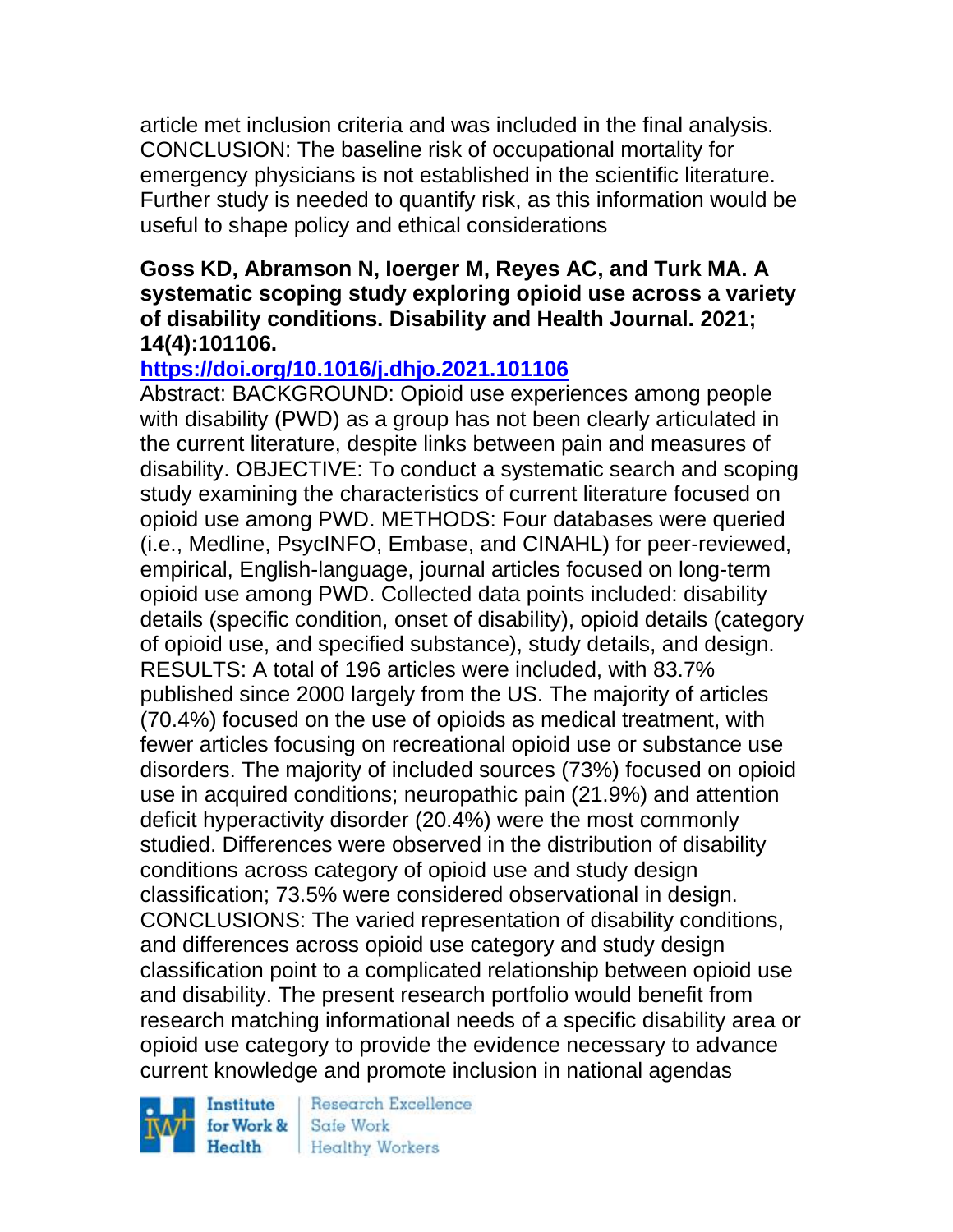#### **Lancet EA, Borrell LN, Holbrook J, and Morabia A. Using marginal structural models to analyze randomized clinical trials with non-adherence and lost to follow up. Annals of Epidemiology. 2021; 63:22-28.**

### **<https://doi.org/10.1016/j.annepidem.2021.07.001>**

Abstract: BACKGROUND: In the presence of non-adherence and lost to follow up, results of an Intention to Treat (ITT) analysis may be biased as it is measuring the effect of assignment rather than the effect of treatment. Given that Marginal Structural Models (MSMs) adjust for such issues, this study examines the use of MSMs to assess the validity of ITT analyses in the presence of non-adherence and lost to follow up in an existing randomized clinical trial on asthma treatment. METHODS: Inverse probability weights were obtained from a pooled logistic regression assessing the probability of staying on assigned treatment (adherence) and of remaining uncensored (censored) for subjects at each visit by treatment arm. Weights were then pooled into a MSM analysis using a Poisson generalized estimating equation with an independent correlation matrix. RESULTS: Out of 488 participants, 174 (36%) did not adhere to the baseline assignment and 85 (17%) were lost to follow up by the end of the study. The adjusted relative risks (RR), and 95% confidence intervals (CI), obtained from the MSMs (theophylline vs. montelukast; RR=1.24; 95% CI: 0.83,1.84; theophylline vs. placebo: RR=1.01; 95% CI: 0.70,1.48; and montelukast vs. placebo: RR=0.83; 95% CI: 0.57,1.19) were nearly identical to that of the ITT analysis (theophylline vs. montelukast: RR=1.22; 95% CI: 0.82,1.86; theophylline vs. placebo: RR=0.99; 95% CI: 0.67,1.50; and montelukast vs. placebo: RR=0.82; 95% CI: 0.55,1.21). CONCLUSION: Concordance between the results of ITT and MSMs indicate adherence and censoring may not invalidate ITT analysis. However, no adherence or censorship thresholds currently exist to assist researchers in determining when MSMs may be superior to ITT in the analysis of clinical trials with non-adherence or censorship issues, and therefore, MSMs should be conducted as a sensitivity analysis to the ITT approach in clinical trials

# **Namian M, Taherpour F, Ghiasvand E, and Turkan Y. Insidious safety threat of fatigue: investigating construction workers' risk of accident due to fatigue. Journal of Construction Engineering**

Institute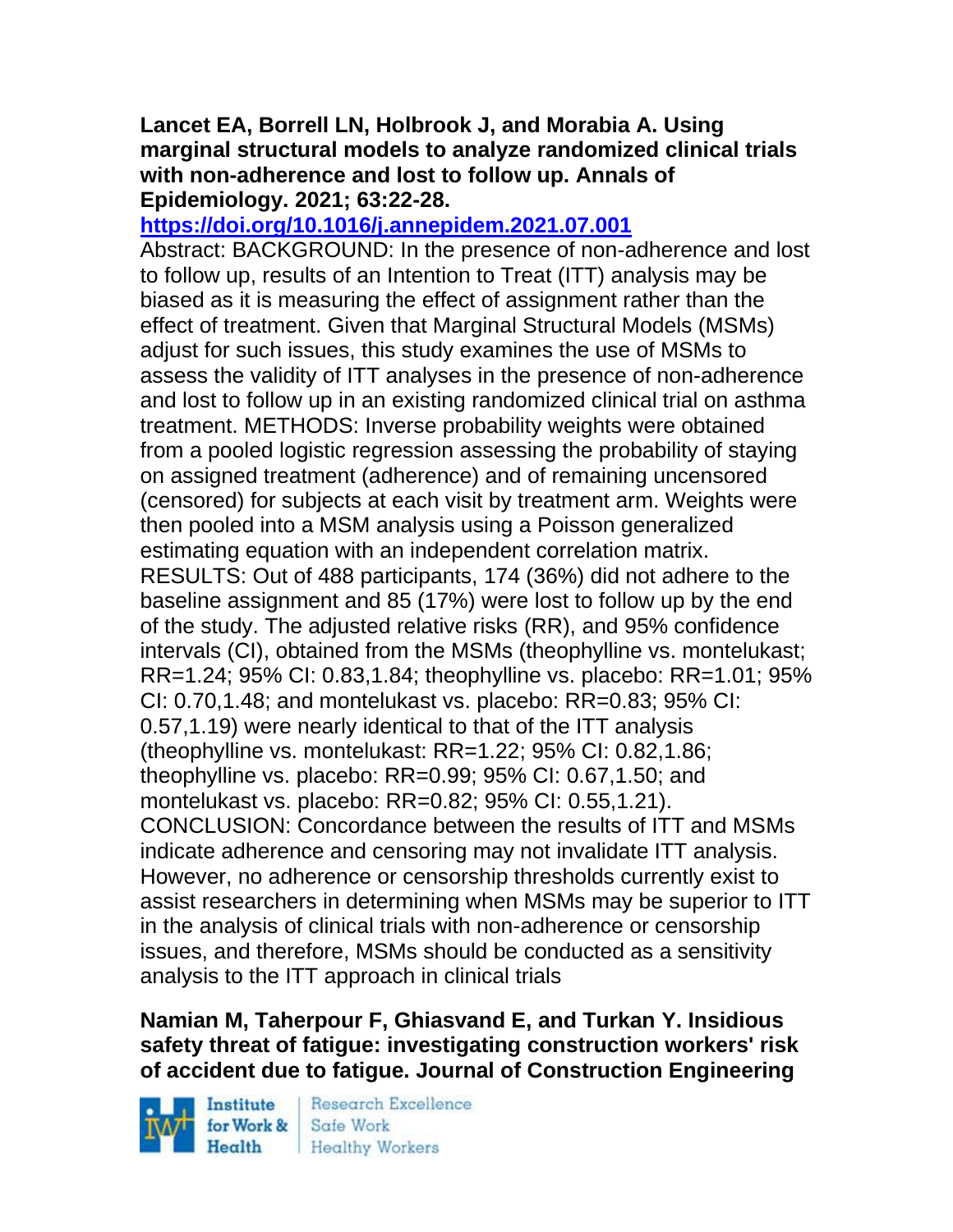### **and Management. 2021; 147(12):04021162. [https://doi.org/10.1061/\(ASCE\)CO.1943-7862.0002180](https://doi.org/10.1061/(ASCE)CO.1943-7862.0002180)**

**Omatule Onubi H, Yusof N, and Sanusi Hassan A. Perceived COVID-19 safety risk and safety behavior on construction sites: role of safety climate and firm size. Journal of Construction Engineering and Management. 2021; 147(11):04021153. [https://doi.org/10.1061/\(ASCE\)CO.1943-7862.0002201](https://doi.org/10.1061/(ASCE)CO.1943-7862.0002201)** 

**Prudenzi A, Graham CD, Clancy F, Hill D, O'Driscoll R, Day F, et al. Group-based acceptance and commitment therapy interventions for improving general distress and work-related distress in healthcare professionals: a systematic review and meta-analysis. Journal of Affective Disorders. 2021; 295:192-202. <https://doi.org/10.1016/j.jad.2021.07.084>** 

Abstract: Background: A large proportion of the healthcare workforce reports significant distress and burnout, which can lead to poor patient care. Several psychological interventions, such as Acceptance and Commitment Therapy (ACT), have been applied to improve general distress and work-related distress in healthcare professionals (HCPs). However, the overall efficacy of ACT in this context is unknown. This review and meta-analysis aimed to: 1) test the pooled efficacy of ACT trials for improving general distress and reducing work-related distress in HCPs; 2) evaluate the overall study quality and risk of bias; and 3) investigate potential moderators of intervention effectiveness. Method: Four databases (Ovid MEDLINE, EMBASE, PsycINFO, CINHAL) were searched, with 22 pre-post design and randomised controlled trial (RCTs) studies meeting the inclusion criteria. 10 RCTs studies were included in the metaanalysis. Results: Two random effects meta-analyses on general distress and work-related distress found that ACT outperformed pooled control conditions with a small effect size for general distress at post-intervention (g =  $0.394$ , Cls [.040; .748]) and for work-related distress ( $q = 0.301$ , Cls [.122; .480]) at follow-up. However, ACT was more effective than controls. The number of treatment sessions was a moderator of intervention efficacy for general distress. ACT process measures (psychological flexibility) did not show significantly greater improvements in those who received the intervention. Limitations: The methodological quality of studies was poor and needs to be

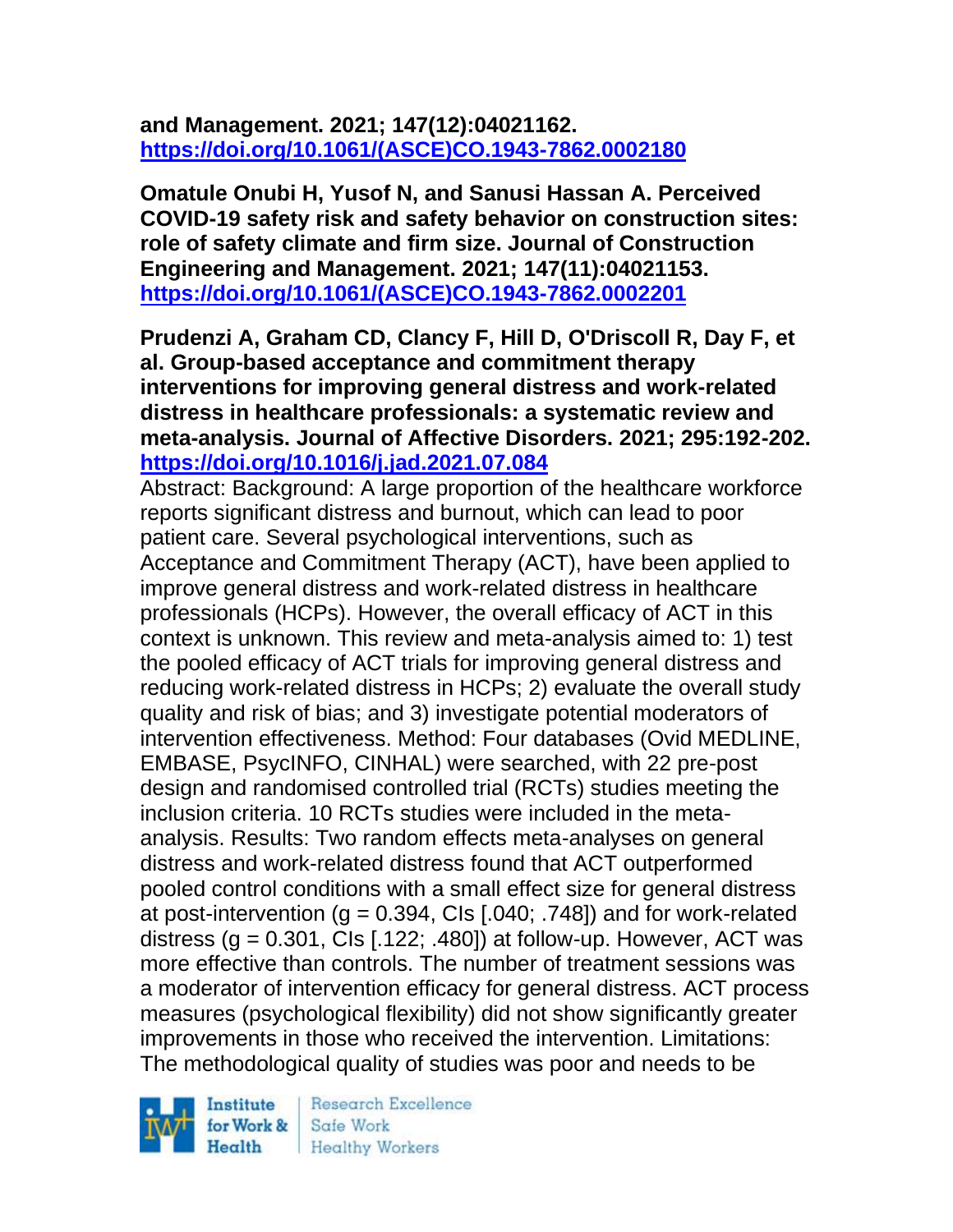improved. Conclusions: Overall, ACT interventions are effective in improving general distress and work-related distress in HCPs. These findings have implications for policymakers, healthcare organisations and clinicians.

### **Riopel C, Lavigne-Robichaud M, Trudel X, Milot A, Gilbert-Ouimet M, Talbot D, et al. Job strain and incident cardiovascular disease: the confounding and mediating effects of lifestyle habits. An overview of systematic reviews. Archives of Environmental & Occupational Health. 2021; 76(6):330-337. <https://doi.org/10.1080/19338244.2020.1828244>**

Abstract: This overview of systematic reviews (SR) aims to determine how the potential confounding and/or mediating effects of lifestyle habits were taken into consideration in SR examining the job strain effect on cardiovascular disease (CVD) incidence. Thirteen SR were identified. Lifestyle habits were often considered as confounders (n = 8). Authors reported that the job strain and CVD association remained after adjusting for lifestyle habits  $(n = 6)$ ; discussed lifestyle habits as potential mediators ( $n = 8$ ) and postulated a total effect underestimation due to over-adjustment  $(n = 4)$ . None investigated the magnitude of this bias. The effect of job strain on CVD is independent of lifestyle habits, supporting its causal effect on CVD. Lifestyle habits are also potential mediators. The current practice of adjusting for lifestyle habits can therefore lead to an underestimation of the total effect. Research using meditation methods is needed.

# **Seil K, Yu S, Brackbill R, Alper H, and Maqsood J. Effects of 9/11-related injury on retirement patterns among World Trade Center Health Registry enrollees. American Journal of Industrial Medicine. 2021; 64(10):873-880.**

# **<https://doi.org/10.1002/ajim.23288>**

Abstract: Background: Many survivors of the 9/11/2001 terrorist attacks in New York City sustained injuries. The aim of this study was to understand how 9/11-related injuries affected retirement patterns of World Trade Center Health Registry enrollees. Methods: The study included enrollees who participated in the 2017 Health & Quality of Life Survey, focused on 9/11-related injuries and quality of life, and the 2017-2018 Health & Employment Survey, focused on retirement and employment ( $N = 3535$ ). Using Cox proportional hazards and

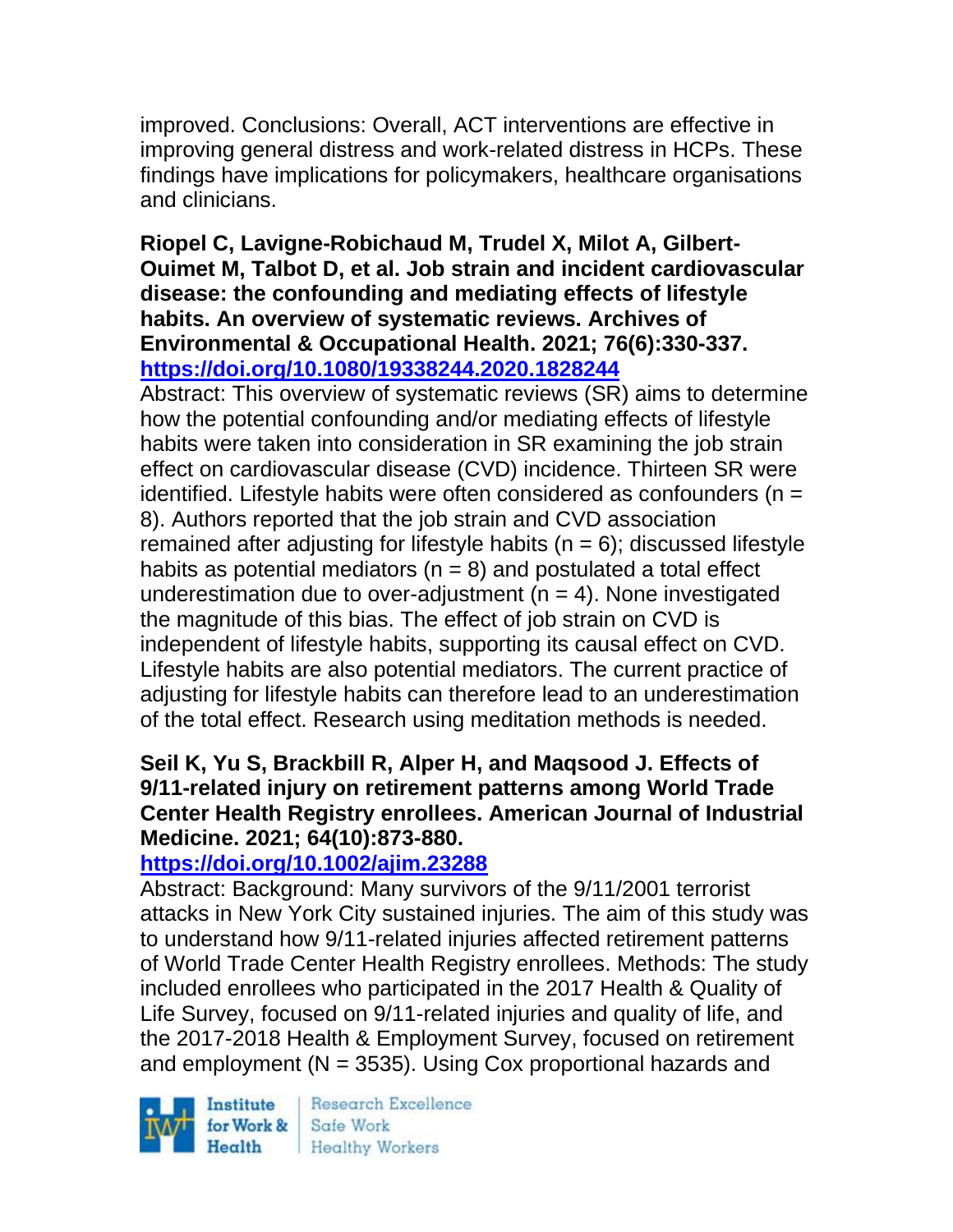logistic regression modeling, we calculated the risk of retiring at earlier ages and the odds of retirees working again, controlling for relevant covariates. Results: Results showed that 9/11-related injuries did affect retirement patterns. Injured enrollees were at greater risk of retiring at younger age compared to non-injured enrollees. Compared to more severely injured retirees, non-injured and less severely injured retirees were significantly more likely to work again postretirement. Our results suggested that being injured on 9/11 was associated with retirement, meaning that if the injury had not occurred, the individual may have continued working longer. Conclusions: The need to retire earlier than planned could be addressed with employer and societal changes. Employers should consider making accommodations for those impacted by 9/11 a priority, as it is imperative for those who were injured on 9/11 to have the ability to work to support their physical, mental, and financial wellbeing.

**Spyropoulos N, Mousteri V, Regan L, O' Sullivan M, Thompson K, Juniper B, et al. Developing a novel composite index for monitoring occupational health and wellbeing: a case study in the rail sector in Great Britain. Safety Science. 2021; 144:105446. <https://doi.org/10.1016/j.ssci.2021.105446>** 

**Taylor SG, Butts MM, Cole MS, and Pounds T. Are you sick? Understanding the effects of coworker presenteeism on workplace mistreatment. Journal of Applied Psychology. 2021; 106(9):1299-1313.** 

### **<https://doi.org/10.1037/apl0000966;10.1037/apl0000966> [open access]**

Abstract: As organizations across the United States resume activities even as the novel coronavirus endures, millions of employees could come into contact with sick coworkers and become exposed to the 2019 novel coronavirus (COVID-19). Unfortunately, little is known about how sick individuals might be treated at work. Because working with a sick coworker may simultaneously evoke concerns about oneself and one's ailing colleague, we propose dual mechanisms of self-concern and coworker-orientation to explain the relationship between coworker presenteeism (i.e., a coworker attends work while ill) and interpersonal mistreatment. Across two studies with